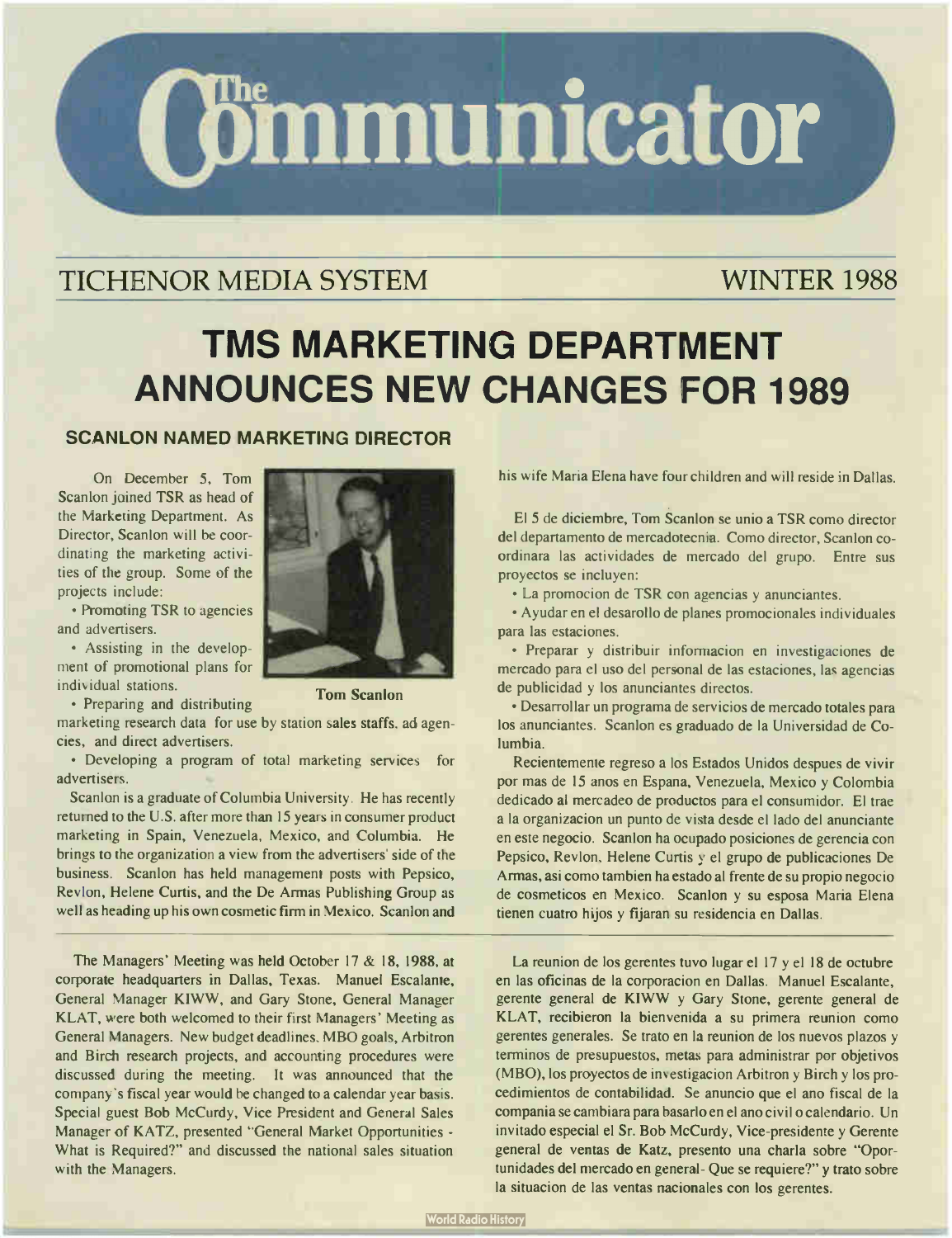# MANAGERS SELECT SALES PERSONS OF THE QUARTER



#### GERARD PASTRANO **KCOR**

Exceeding his sales goals by 19%, Gerard also cultivated 23 new accounts for KCOR. His 60+ day accounts receivable average for the quarter was 0%.

#### ANITA SAENZ **KUNO**

Anita produced 8 new accounts, maintained an average 16% 60+ day accounts receivable, and surpassed her sales quota by 5%.



PEPE SALDIVAR WOJO Eclipsing his sales quota by

accounts receivable, Ernesto acquired 10 new accounts for KLAT.

ERNESTO SOTO KLAT While sustaining a 0% 60+ day



41%, Pepe cultivated 11 new accounts, and averaged 12% 60+ day accounts receivable.



#### VICTORIA VALLEJO WIND

With a 0% average 60+ day accounts receivable, Victoria developed 14 new accounts and surpassed her sales quota by 10%.

#### JACOBO RUBIZEWSKI KBNA

Jacobo supported a  $0\%$  60+ day accounts receivable average while acquiring 39 new accounts for KBNA. He also passed his sales goals for the quarter by 12%.





### JOE M. GARZA, JR. KGBT

Joe gained 10 new accounts, exceeded his sales quota 15%, and averaged 5% on his 60+ day accounts receivable.

**World Radio History**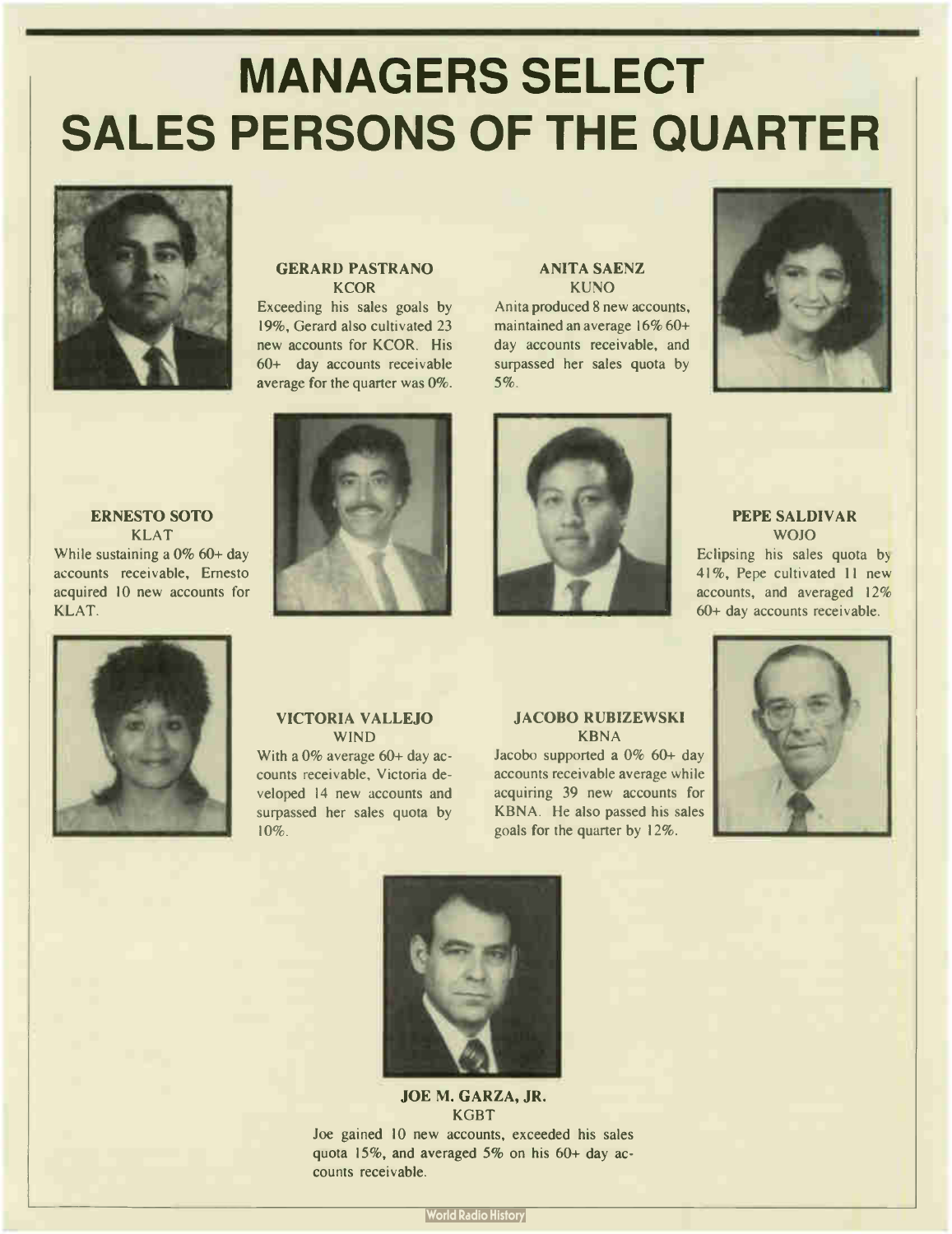# NEW CORPORATE OFFICE PERSONNEL



MARIA HERNANDEZ

Maria Hernandez is the new Receptionist/Secretary at the corporate offices. Previously. Maria worked for Zane May Interests, a real estate firm located in Dallas. A native of El Paso, she is currently enrolled in Executive Secretarial school.

Maria Hernandez es la nueva Recepcionista/Secretaria en las oficinas de la corporacion. Anteriormente Maria trabajo con Zane May Interests, una compania de bienes raices de Dallas. Maria es originaria de El Paso y esta al presente matriculada en la escuela de Secretarias Ejecutivas.



ROSA ROSADO

Rosa Rosado joins the Accounting Department in the corporate offices as the new Accounting Assistant. A native of Louisiana, Rosa graduated from Nicholls State University in 1986 with an Accounting degree. After graduation, she moved to Dallas and worked for The Hart Group as a General Ledger Accountant.

Rosa Rosado acaba de ingresar en el departamento de contabilidad en las oficinas de la corporacion como asistente de contabilidad. Originaria de Louisiana, Rosa se graduo de la universidad estatal Nicholls en 1986, con un diploma en contabilidad. Despues de la graduacion se mudo para Dallas y trabajo con el grupo Hart como contadora.

## AGREEMENT REACHED TO SELL KUNO

McHenry T. Tichenor, Jr., President of Tichenor Media System, announced that TMS has reached an agreement to sell 80% of KUNO Radio to a new company owned by Luis Munoz, General Manager of KUNO and Al Herrera, General Sales Manager of KUNO. The new company will remain a part of TMS and will be a part of TMS' marketing efforts. Mr. Tichenor stated, "I am excited that we were able to work out the opportunity for Luis and Al to buy KUNO. We would not have sold the station to anyone else, but it does give us an opportunity to redeploy resources in markets that are more strategically important to the future of the company. What made this deal particularly appealing is that TMS retains an interest in KUNO, and KUNO remains a part of Tichenor Spanish Radio Group." Regarding the purchase of KUNO, Luis Munoz said, " After 30 years with TMS, I am personally excited that Al & I were able to buy controlling interest in what I consider the finest Spanish station owned by the Tichenor Group. The Tichenor family and I go back a long time, and it has always been a pleasant association so I am doubly pleased that we can remain a part of the group and can continue to work with the fine people in the company."

McHenry T. Tichenor, Jr. Presidente de Tichenor Media System anuncio que TMS ha llegado a un acuerdo para vender el 80% de Radio KUNO a una nueva compania propiedad de Luis Munoz, Gerente General de KUNO y Al Herrera, Gerente General de Ventas de KUNO. La nueva compania continuara siendo parte de TMS, en general y tambien en cuanto a esfuerzos de mercado. El Sr. Tichenor manifesto " Me emociona que hayamos podido llevar a cabo esta oportunidad para que Luis y Al compren KUNO. No le hubieramos vendidio la estacion a ninguna otra persona, pero el hacerlo nos da la oportunidad de desplegar en otra forma los recursos que tenemos, en mercados que tienen mayor importanica estrategica para el futuro de la compania". Lo que hace este negocio particularmente agradable es que TMS retendra un interes economico en KUNO y que KUNO seguira siendo parte del Grupo Radial Hispano Tichenor. En relacion con la compra de KUNO, Luis Munoz dijo: " Despues de 30 anos con TMS, estoy personalmente emocionado que Al y yo hayamos podido comprar la mayoria de las acciones, en la que yo considero es la mejor estacion propiedad del Grupo Tichenor. La relacion entre la familia Tichenor y yo es de muchos anos y siempre ha sido una asociacion placentera. Por eso estoy doblemente satisfecho de que podamos permanecer como parte del grupo y podamos seguir trabajando con el agradable y fino personal de la compania".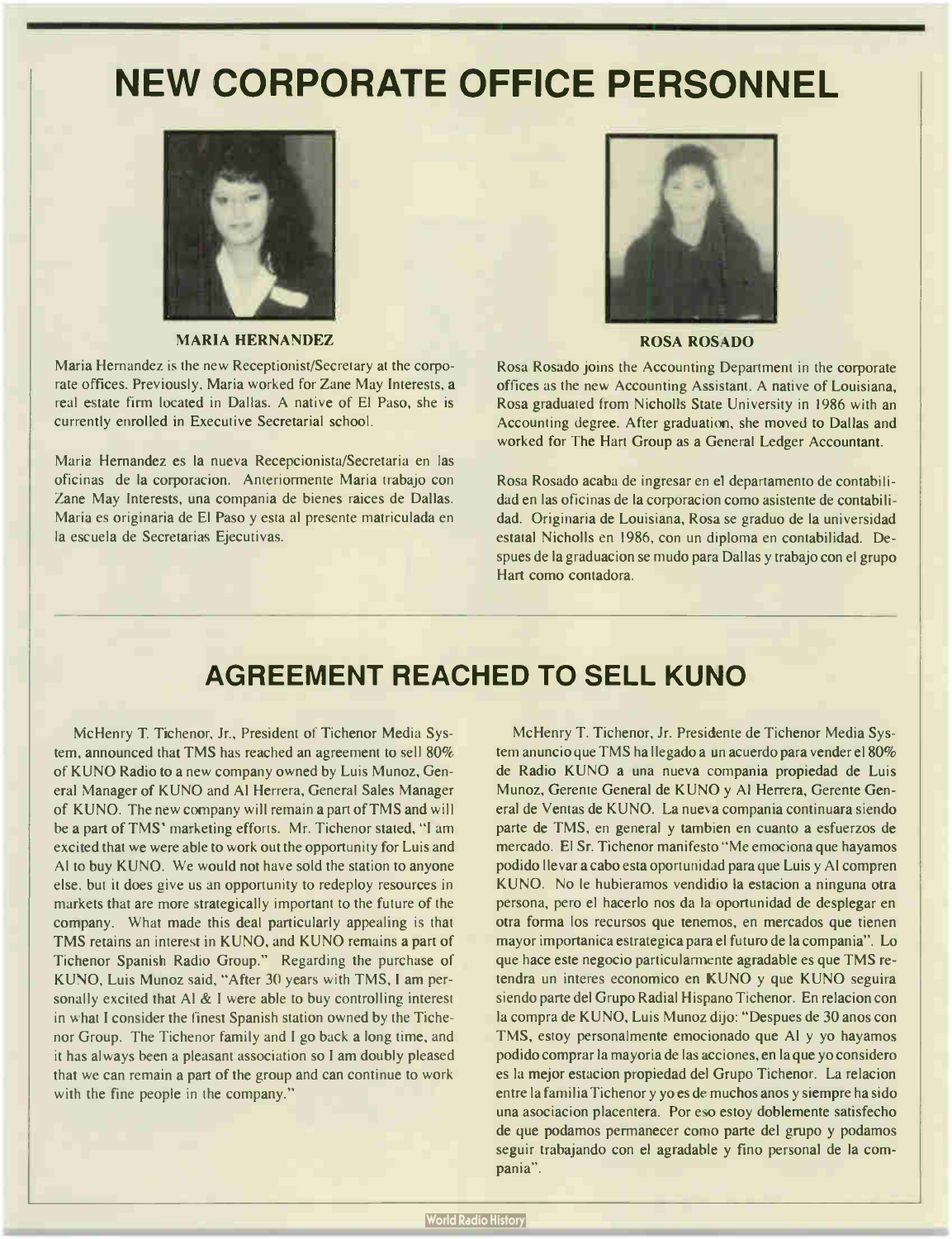

## KIWW PERSONNEL

Old and new staff members have joined together to form a new and exciting team at KIWW.



Manuel Escalante General Manager



Jane Delaunay Accounts Payable



Juanita Shafer Assistant to the General Manager



Mary Brown Rice Maintenance



Dora Cisneros Receptionist/Traffic Department



Orlando Martinez Maintenance





Reymundo Marroquin Announcer



Ben Valdez Blanca Fradera Jose Luis Martinez Assistant Program Director News & Program Director/Announcer Public Service Department/Announcer



Armando San Roman Announcer





Frank Velasco Announcer



Juan Jose Hernandez Copy Department/Announcer



Jaime Echavarria Announcer

**World Radio History**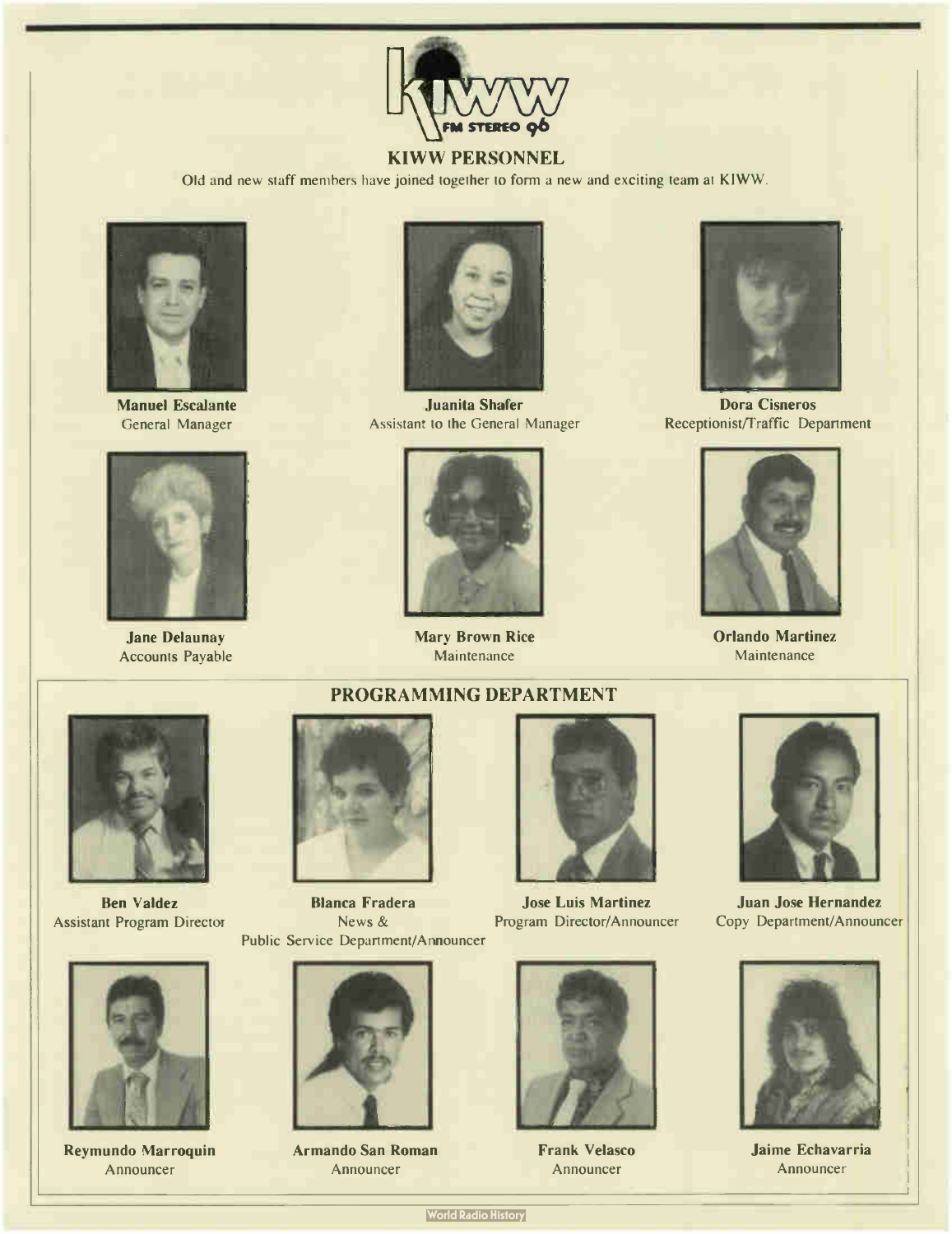#### SALES DEPARTMENT



Narciso Vela Account Executive



Dora De Leon Account Executive



Joe Chapa Account Executive



Randy MeCleery Account Executive

KIWW participated in the First Annual Go-Cart Grand Prix Races on Sunday, November 13. The Harlingen Chamber of Commerce organized the race, and over 85 racers from the nation participated. KIWW sponsored a go-cart and Announcer Armando " Mando" San Roman was the selected driver. He finished second...second to last! KIWW will compete in different races throughout the year.

KIWW participo en la primera carrera anual llamada Grand Prix de carritos de carreras (Go-cart) el 13 de noviembre organizada por la camara de Comerico de Harlingen. Mas de 85 conductores de toda la nacion participaron. KIWW patrocino un carrito de carreras y el locutor Armando San Roman (Mando) fue el conductor seleccionado. Termino en segundo lugar, si contamos desde el final. KIWW participara en diferentes competencias similares durante el ano.



General Manager Manuel Escalante and Announcer " Mando" with KIWW's go-cart.

El gerente general Manuel Escalante y el locutor " Mando" San Roman con el carrito de KIWW.



Mary Torres Account Executive



GAIL DURHAM

General Sales Manager Gail Durham is KIWW's new General Sales Manager. Gail previously was Interim General Manager of KELT. She joined KELT in August 1984 and in August 1986 was named General Sales Manager. A graduate of Indiana University with a B.A. in Radio and TV, Gail also attended Indiana Technological and Vocational School where she studied Commercial Art. Gail and her husband Charles live in Brownsville.

Gerente General de Ventas Gail Durham ha pasado a ser la nueva gerente general de yentas de KIWW. Gail anteriormente estaba de gerente general interina de KELT. Ella comenzo a trabajar en KELT en agosto de 1984 y en agosto de 1986 fue nombrada gerente general de yentas. Gail es graduada de la Universidad de Indiana con un diploma de bachiller en radio y television. Gail tambien asistio a la Escuela tecnologica y vocacional de Indiana donde estudio arte comercial. Gail y su esposo Charles residen en Brownsville.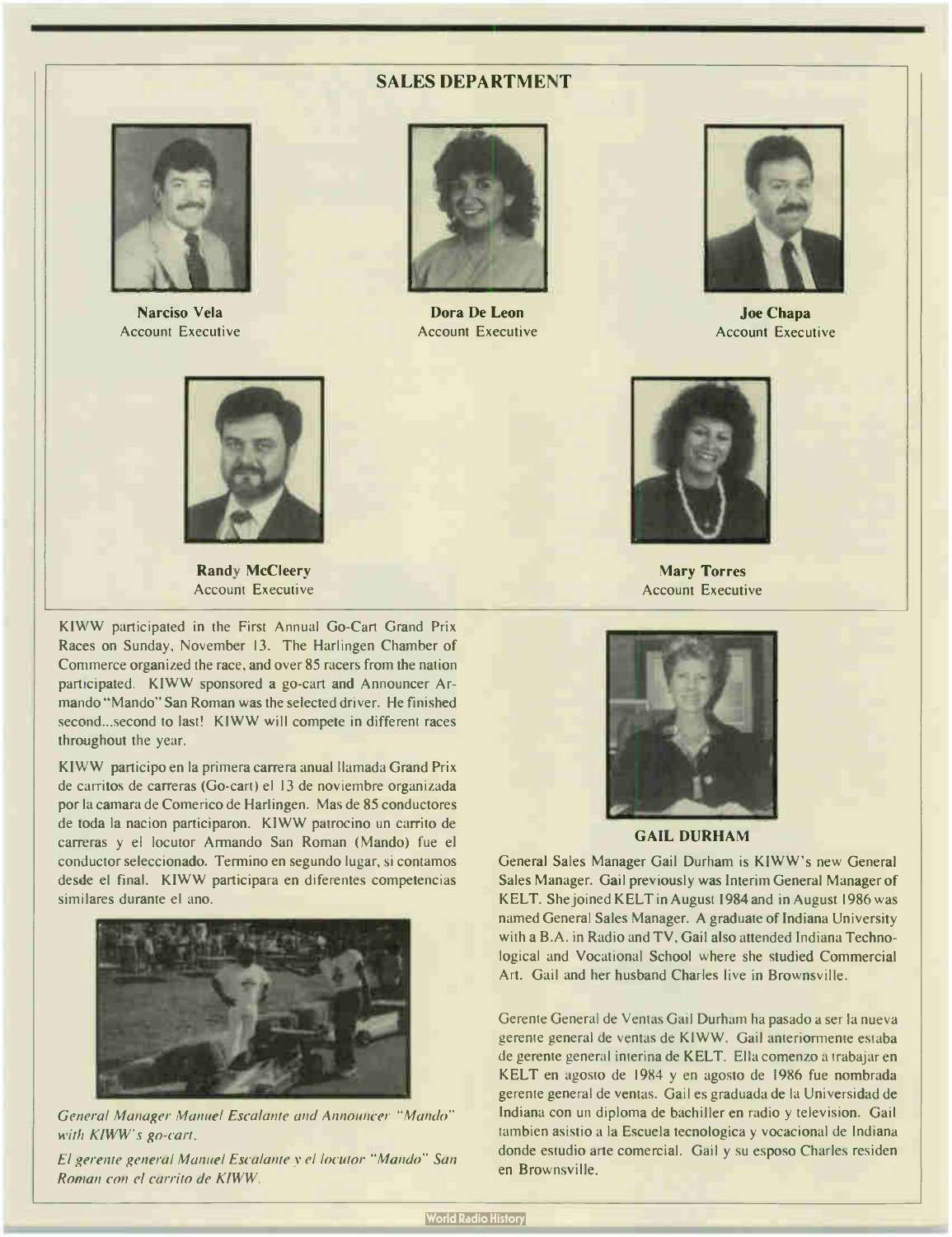# NEW GENERAL SALES MANAGER FOR KLAT



DAN BLANCHARD

General Manager Gary Stone announced the appointment of Dan Blanchard as the new General Sales Manager for KLAT. Dan comes to KLAT with a wide background in advertising, marketing, and radio sales. Before joining KLAT, Dan was an Account Executive at KIKK and KKHT in Houston and KPLX/KLIF in Dallas, and the National Sales Manager at KEGL in Dallas. A graduate of University of Texas at Austin, Dan received a B.S. degree in Radio-Television-Film. He also has taken graduate courses in marketing at Stephen F. Austin University. In 1986, Dan received the Radio Advertising Bureau's certificate.

El Gerente General Gary Stone anuncio el nombramiento de Dan Blanchard para la posicion de gerente general de yentas de KLAT. Dan viene a KLAT con una gran experiencia en publicidad, mercadotecnia y yentas radiales. Antes de unirse al personal de KLAT, Dan trabajo como agente de yentas en KIKK y KKHT en Houston y en KPLX/KLIF en Dallas, y como Gerente Nacional de Ventas en KEGL en Dallas. Dan es graduado de la Universidad de Texas en Austin donde recibio un diploma de Bachiller en Radio, television y peliculas. Ha tomado, tambien cursos graduados en mercadeo en la Universidad Stephen F. Austin. En 1986, Dan recibio el certificado de la Junta de Publicidad Radial.



San Antonio Mayor Henry Cisneros visited KLAT in September and was interviewed by News Director Mariano Garcia.

El alcalde de San Antonio Henry Cisneros visito KLAT el septiembre pasado donde fue entrevistado por el Director de noticias Mariano Garcia.



Liz Cearley joins KLAT as new Regional Account Executive. A graduate of Sam Houston State University, Liz earned a Bachelor of Fine Arts in Radio-Television-Film. She has many years of experience as an Account Executive at KIKK and KLOL in Houston. **LIZ CEARLEY** 



Liz Cearley se une al personal de KLAT como nueva agente regional de yentas. Liz, se graduo de la Universidad estatal Sam Houston, donde obtuvo un diploma en Bellas Artes y en radio, television y peliculas. Por muchos anos ha trabajado como agente de yentas en KIKK y KLOL en Houston.



KLAT's latest addition to their staff is Newscaster Maria Teresa Farfan. She has studied Communications at the State University of San Luis Potosi in Mexico and at Houston Community College.

MARIA TERESA **FARFAN** 

La ultima adicion al personal de KLAT es la periodista radial Maria Teresa Farfan. Maria Teresa ha hecho estudios en comunicaciones en la Universidad estatal de San Luis Potosi y en el Houston Community College.



the company is 17.5% under its net operating income goal and 45.5% above last year.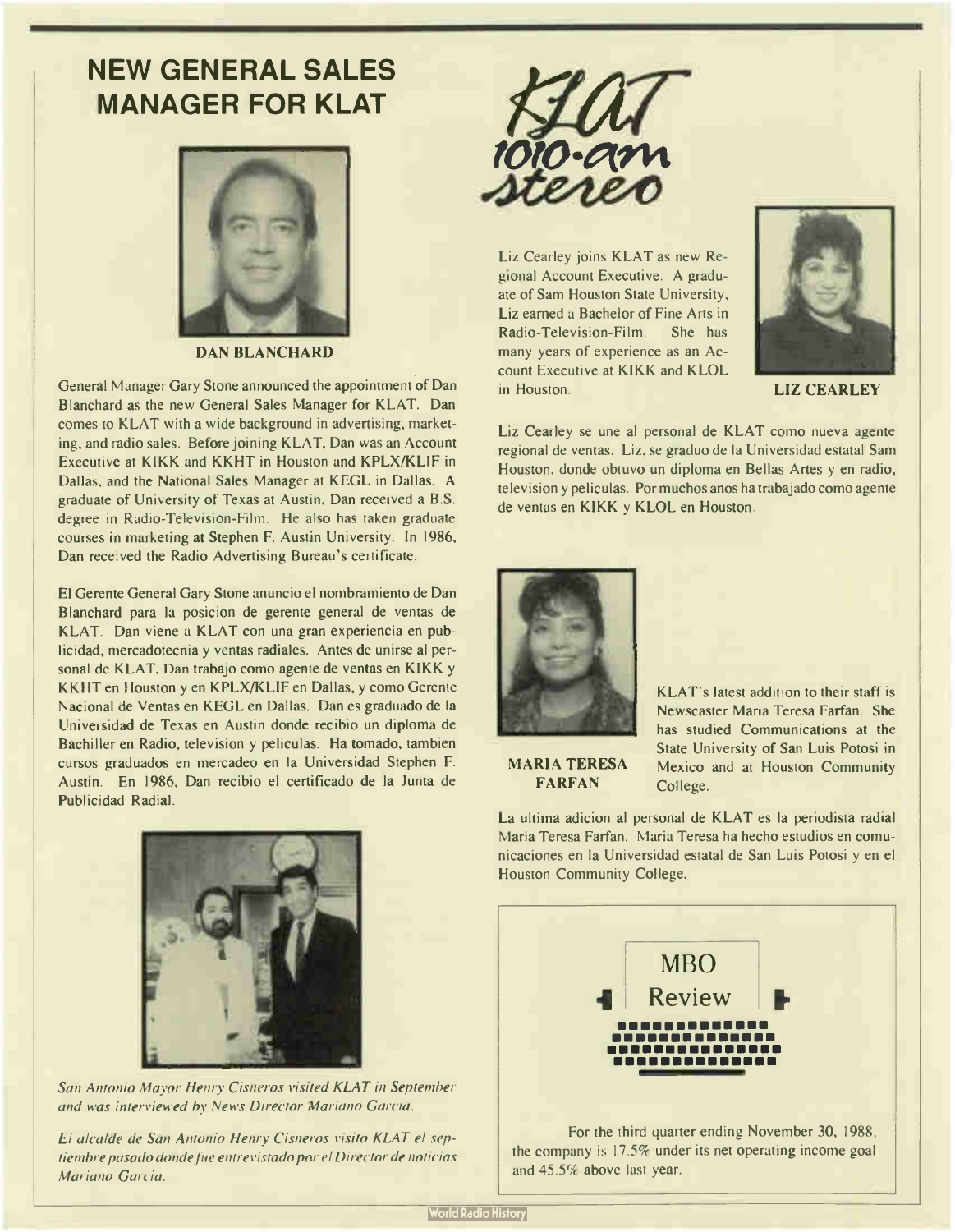

The American Red Cross presented a Certificate of Appreciation to KLAT for their contribution to the Hurricane Gilbert Relief Effort to Benefit Victims in Mexico. Shown is John W. McDivitt, General Manager of the Houston Chapter, Dr. Arturo Sanchez, Public Relations Director, and Announcer Samuel Perez Cordoba.

La Cruz Roja americana presento un certificado de apreciacion a KLAT por su contribucion a las tareas de ayuda a beneficio de las victimas del Huracan Gilberto en Mexico. En la foto, se muestra al Gerente general del capitulo de Houston John W. McDivitt, y al Dr. Arturo Sanchez y el locutor Samuel Perez Cordoba.



Remodeling of the Harlingen studios began in December. Sounds of crumbling walls and hammering jackhammers echo through the halls. Employees and clients have had to put up with interruptions of electricity and telephone service and the constant shift of employee offices. The completion is expected for April 1989. Two-thirds of the building will be demolished and rebuilt from the ground up to give KGBT, KIWW, and KELT state of the art studios and an efficient office layout.

"The Biggest Tamale in the Valley" contest was co-sponsored by KGBT and Quaker Oats Company. Radio listeners were asked to write in to the station, and a drawing was held to select ten participants, five from the Mid-Valley and five from the Upper Valley. On Saturday, December 17, Program Director Rogelio Botello, Announcer Hugo de la Cruz, and Announcer Jorge Guillen attended two remotes where the winners were presented with microwave ovens.

La reconstruccion de los estudios de Harlingen comenzo en diciembre. Los ruidos de los aparatos y de los muros que caian se oian por tadas partes. Los empleados y clientes tuvieron que soportar interrupciones de electricidad y del servicio telefonico, asi come el constante cambio en las oficinas de los empleados. Se espera completar el trabajo para abril de 1989. Se demoliran dos terceras partes del edificio las que seran reconstruidad en forma total, desde cimientos para arriba, para darle a KGBT, KIWW y KELT lo ultimo en estudios de tranmision y ademas un eficiente trazado de las oficinas.

El concurso intitulado "El mayor tamal en el valle" fue copatrocinado por KGBT y la compania Quaker Oats. Se les pidio a los oyentes que escribieran a la estacion y entre esas cartas se sacaron los nombres ganadores: 5 del Medio-Valle y cinco del alto valle. El sabado 17 de diciembre el director de programas Rogelio Botello y los locutores Hugo de la Cruz y Jorge Guillen asistieron a una transmision en control remoto donde se les hizo entrega a los ganadores de hornos de micro-ondas.



Account Executive Joe Garza, Station Manager Jose Luis Munoz, Program Director Rogelio Botello, Announcer Hugo de la Cruz, and Account Executive Joe Clemente shown with the winners of the "Biggest Tamale in the Valley" contest.

Ejecutivo de cuenta Joe Garza, gerente de estacion Jose Luiz Munoz, director de programas Rogelio Botello, Locutor Hugo De La Cruz, y ejecutivo de cuenta Joe Clemente con los ganadores del concurso: "El Tamal Mas Grande Del Valle".



Announcer Hugo de la Cruz and the "biggest" tamale in the Valley with Program Director Rogelio Botello announcing the winners in the background.

El Locutor Hugo De La Cruz y el tamal mas grande del valle con el director de programas Rogelio Botello annuncian a los ganadores del concurso.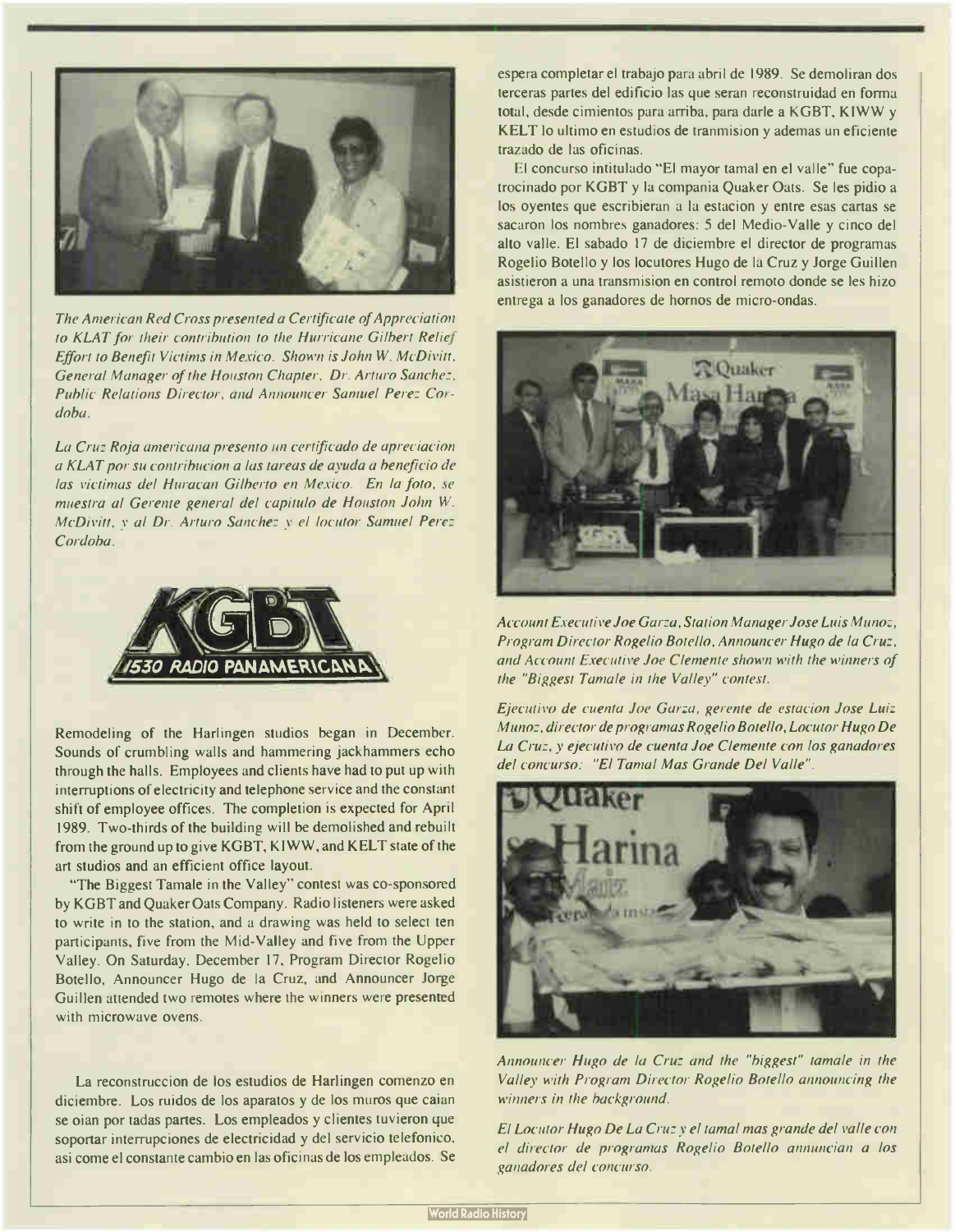

KGBT's temporary employee lounge during the remodeling of their offices.

El area temporal de descanso para los empleados de KGBT durante la remodelacion de sus oficinas.





New Account Executive Luis Gonzalez joins WIND's sales team. Born in Mexico City, Luis graduated from Northwestern University with a Business Administration degree. Before joining WIND, Luis owned and operated a FM radio station in Brownwood. Texas.

#### LUIS GONZALEZ

El nuevo agente de yentas Luis Gonzalez se unio al equipo de yentas de WIND. Originario de la ciudad de Mexico, Luis se graduo con un diploma de administracion de negocios de la universidad Northwestern. Antes de sumarse al personal de WIND, Luis operaba como propietario de una estacion FM en Brownwood, Texas.

Juan Montenegro, General Sales Manager WIND, was one of the moderators for a HACE (Hispanic Alliance for Career Enhancement) workshop entitled "The Hispanic Market: Whose Economic Power?" The workshop dealt with the Hispanic market from an employment perspective, as a consumer, and from a philanthropic point of view. Director of Public Relations Isabel Muniz Arrambide is a HACE board member, and she moderated the round table discussion regarding public relations and advertising with a group of college students.

WIND Announcer Gerardo Torres was invited to participate in the Loyola Radio Conference as a panelist. The topic discussed was "Ethnic Broadcasting and Public Affairs." The theme of the conference was the discussion and dissemination of information on the current trends in radio with an emphasis in public radio and ethnic broadcasting. Gerardo has long been actively involved in public affairs, and he is also active in the National Public Radio Association.

Physical examinations paid for by WIND were held during the Family Health Fair every Monday, Wednesday, and Saturday afternoon starting November 28 and ending December 17. Families were invited to visit the location where free services such as cataract/vision screening, foot exams, blood pressure testing, blood sugar testing, cholesterol, vein hemorrhoid, and hernia testing were provided. Free pregnancy tests, Pap smears, ultrasounds, and breast examinations were also provided, as well as ear, nose, and throat examinations for children. A doctor provided diagnoses and encouraged follow-up visits if needed. The children were entertained by clowns, and refreshments were furnished.

WIND will broadcast exclusively thirteen Chicago Power soccer home games. The first game was aired November 26, and broadcasting will continue through March 25, 1989. Announcer Alberto Augusto emceed the play-by-play action, and Announcer Carlos Brena interviewed players, gave commentaries, and announced live commercials.

Juan Montenegro, gerente general de yentas de WIND fue uno de los moderadores de HACE ( Alianza hispana para el avance de las carreras) en un seminario intitulado: "El mercado hispano: Poder economico de quien?" El seminario trato sobre el mercado hispano desde una perspectiva de empleos, como consumidores y desde un punto de vista filantropico. La directora de relaciones publicas Isabel Muniz Arrambide, es miembra de la junta directiva de HACE y ella fue la moderadora de la discusion en mesa redonda, sobra relaciones publicas y publicidad con un grupo de estudiantes universitarios.

El locutor de WIND Gerardo Torres, fue invitado a participar como panelista, en una conferencia sobre radio en Loyola. El topico tratado fue " Los asuntos publicos y la radio y television etnicas". El tema de la conferencia fue la discusion y diseminacion de inforrnacion y las tendencias u orientaciones generales en la radio difusion con enfasis en la radio publica y de asuntos etnicos. Gerardo ha estado activamente involucrado en asuntos publicos y tambien ha estado activo en la asociacion nacional de radioemisoras publicas.

Se dieron examenes fisicos pagados por WIND durante la feria familiar de salud, cada lunes, miercoles y sabados por la tarde, comenzando el 28 de Noviembre y terminando el 17 de Diciembre. Se invito a las familias a que visitaran el lugar donde se daban servicios gratuitos de salud como examenes de la vista, de cataratas, examenes de los pies, de la precion arterial, de azucar en la sangre, de colesterol, de hemorroides y hernia. Tambien se proporcionaron examenes gratuitos de embarazo, paps, ultrasonidos, y examenes de los senos asi como de los oidos, la nariz y la garganta para los ninos. Un medico hizo diagnosticos y animo a que siguieran con visitas en caso de ser necesario. Varios payasos entretuvieron a los ninos y se les sirvieron refrescos.

WIND transmitira en forma exclusiva <sup>13</sup> juegos de futbol soccer del equipo Chicago Power. El primer juego se transmitio el 26 de Noviembre y las transmisiones continuaron hasta el 25 de marzo de 1989. El locutor Alberto Augusto como maestro de ceremonias en la narracion jugada tras jugada en vivo y el locutor Carlos Brena, entrevisto a jugadores, hizo comentarios y hizo anuncios comerciales en vivo.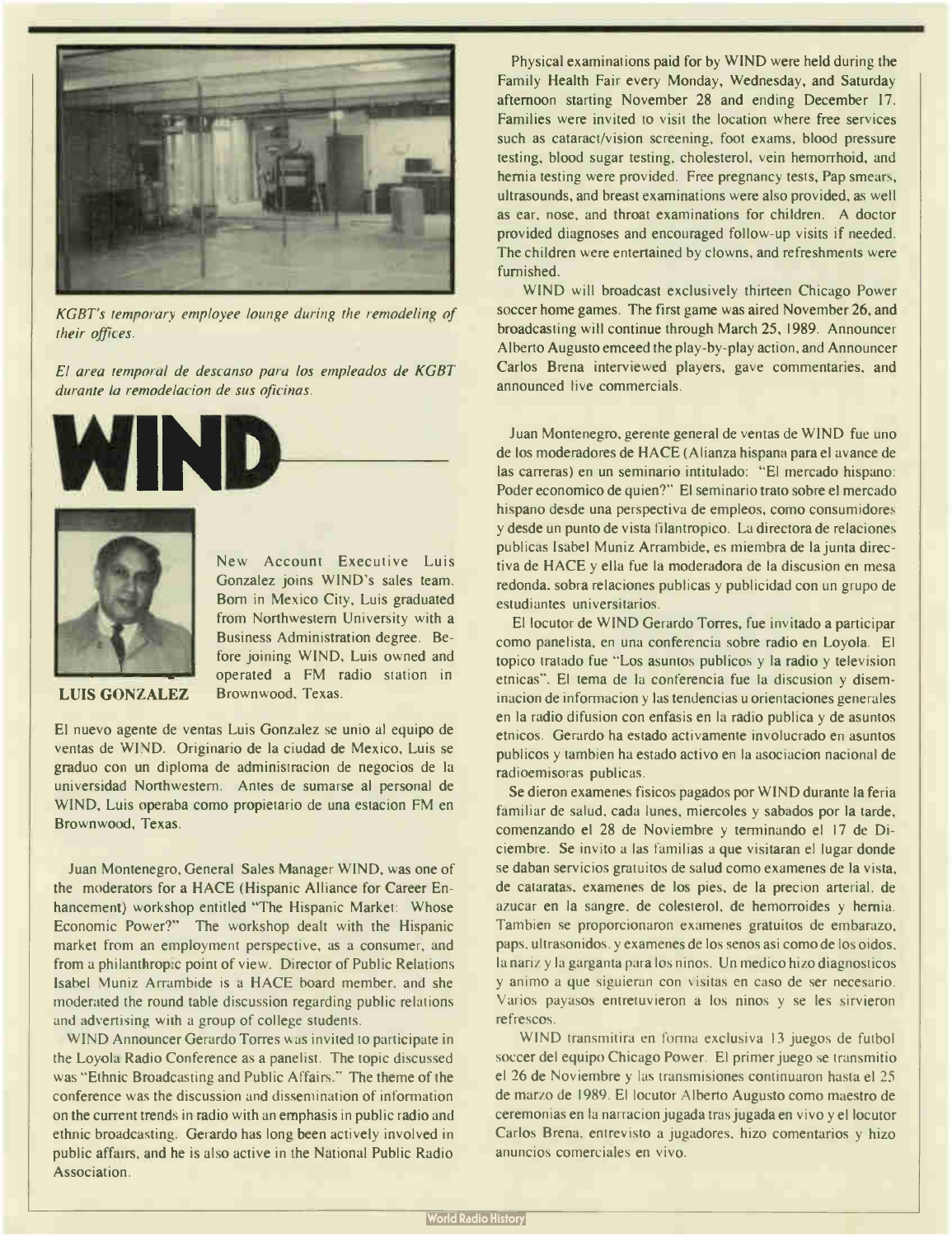

KUNO's 6th Annual People's Choice Award Dance, held October 29, 1988, was an outstanding success. Started in 1982, KUNO experienced their best turnout this year with over 5,000 people of all ages dancing to the music of Mazz and Little Joe. During the dance, KUNO air personalities presented trophies to the following favorite South Texas' bands: Mazz, Little Joe, El Toro Loco, Fandango, Lupito Banda, and Ramon Ayala.

KUNO participated in the Heart of America Carnival this year to help benefit the American Heart Association. KUNO gave away "ride all you want" bracelets to listeners which allowed them to enjoy the carnival rides for free. Also during the Carnival, KUNO sponsored a raffle with a prize of a 2 hour limousine ride and two tickets to the VetFest concert featuring well known stars, Willie Nelson, Johnny Rodriguez, Three Dog Night, Paul Revere and the Raiders, Chuck Berry, and Sweethearts Rodeo.

As part of the Thanksgiving Holidays, KUNO hosted a contest giving away turkeys two weeks before Thanksgiving. The listeners guessed which Announcer would catch the turkey first, as the race was simulated on the air with General Manager Luis Munoz narrating. Over twenty five turkeys were given away to the winners. KUNO also sponsored a pie recipe contest, and the winners received Comstock Pie Fillings.

Over 150 people participated in the KUNO-Claudio Herrera Golf Tournament. The tournament, held at the Gabe Lozano Golf Center, ended at 12 noon and was followed by a delicious barbecue. During the barbecue, prizes such as televisions, microwave ovens, radios, recliners, and camping equipment were distributed. The proceeds of the tournament were donated to the Financial Aid Office at Del Mar College.



Participants enjoying the barbecue at the end of the KUNO-Claudio Herrera Golf Tournament.

Los participantes disfrutan de una barbacoa, al final del torneo de golf KUNO Claudio Herrera.

El sexto baile anual People's Choice Award, tuvo lugar el 29 de octubre de 1988 con un exito extraordinario. Comenzando en <sup>1982</sup> KUNO experimento este ano su mejor exito de publico con mas de 5000. personas de todas las edades, bailando con la musica de Mazz y de Little Joe. Durante el baile, personalidades radiales de KUNO presentaron trofeos a las siguientes bandas de musica, favoritas del Sur de Texas: Mazz, Little Joe, El Toro Loco, Fandango, Lupito Banda y Ramon Ayala.

Kuno participo en el Carnaval del Corazon de America este ano a beneficio de la American Heart Association. KUNO regalo a los oyentes brazaletes que les permitian montar en todos los aparatos mecanicos gratis. Tambien durante el carnaval, KUNO patrocino una rifa con un premio de un viaje en limosina por 2 horas con dos boletos al concierto VetFest, con las conocidas estrellas Willie Nelson, Johnny Rodriguez, Three Dog Night, Paul Revere y los Raiders, Chuck Berry, y Sweethearts Rodeo.

Como parte de las festividades por el dia de dar gracias, KUNO patrocino un concurso, donde se daban guajolotes, dos semanas antes del dia de dar gracias. Los oyentes tenian que adivinar, cual de los locutores tomaria primero al guajolote, mientras se simulaba la carrera en el aire con la narracion del gerente general Luis Munoz. Se dieron mas de 25 guajolotes a los ganadores. KUNO tambien patrocino un concurso de recetas de pasteles, y los ganadores recibieron productos de rellenar pasteles Comstock.

Mas de 150 personas participaron en el torneo de Golf KUNO-Claudio Herrera. El torneo se llevo a cabo en el centro de golf Gabe Lozano y termino a las 12 del mediodia y fue seguido por una deliciosa barbacoa. Durante la barbacoa, se distribuyeron premios como televisores, hornos de micro-ondas, radios, reclinadoras, y equipo de camping. Lo recaudado en el torneo fue donado a la oficina de ayuda financiera del College Del Mar.



The Amigo AirSho, held October 15 and 16, was a tremendous success for KBNA and for El Paso. With over 65,000 people attending, donations were collected from different organizations totalling \$68,000. KBNA elected to donate their contribution to the LULAC organization and to the Latch Key Program. KBNA sponsored a Chalet, the "Que Buena Cantina," and invited all of their clients to enjoy the AirSho with them. KBNA also sponsored, in conjunction with Bud Light, Spuds McKenzie. The main attraction was Jose Feliciano's concert, also sponsored by KBNA. But the biggest hit was the black stunt plane with " KBNA Que Buena" emblazoned on its wing flown by Johnny Franklin and Jimmy Kazian. The plane demonstrated aerial stunts throughout the AirSho. Also present at the AirSho were the Air Force Thunderbirds, the B1 Bombers, the F- 15's, and the Harrier.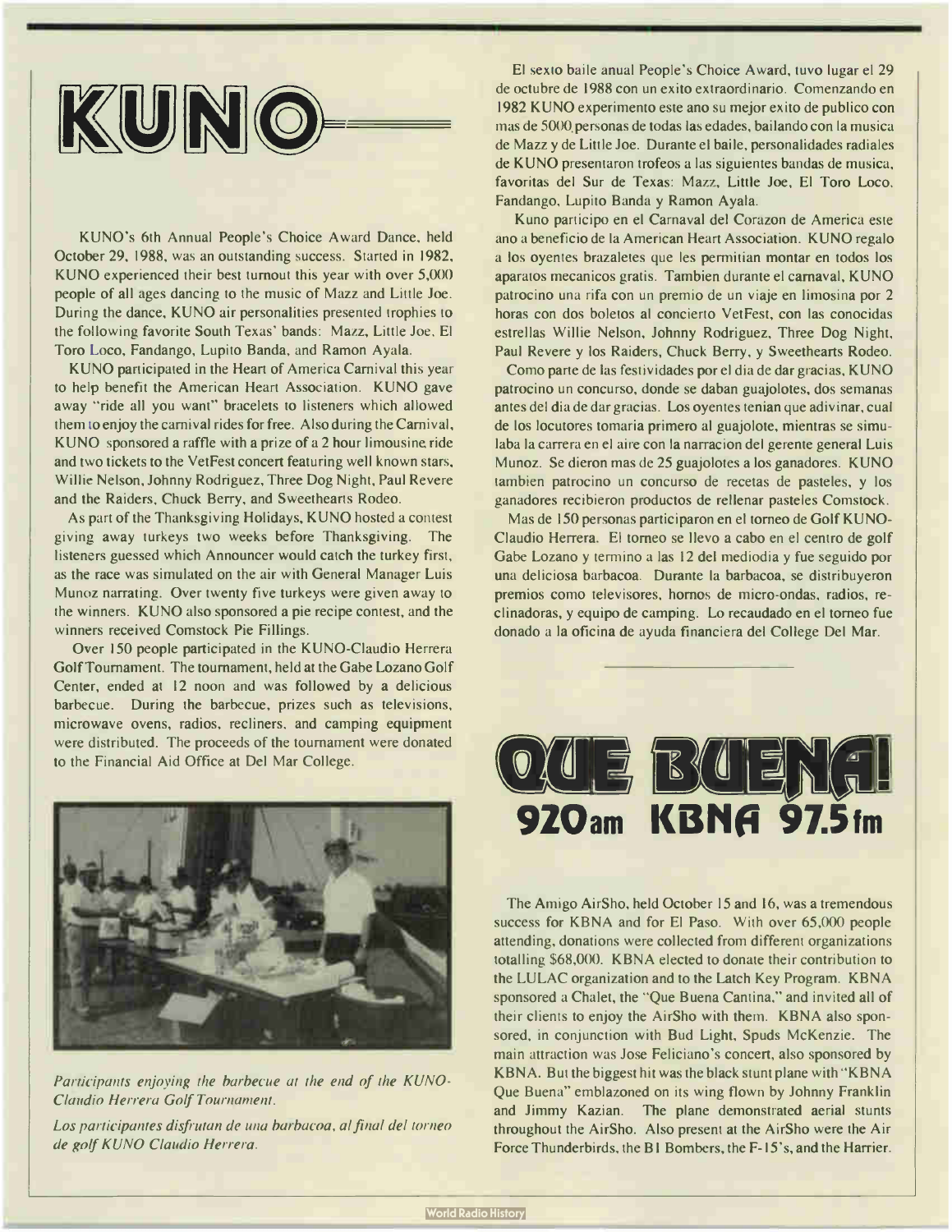

El espectaculo Aero-Radial Amigo Airsho, que se llevo a cabo el 15 y 16 de octubre fue un exito tremendo para KBNA y para El Paso. Mas de 65,000 personas asistieron y se recaudaron donaciones de diferentes organizaciones para un total de \$68,000. KBNA decidio donar su contribucion a la organizacion LULAC y al programa Latch-Key. KBNA patroncino un Chalet, la "Que Buena cantina" e invito a todos los clientes a disfrutar del "Airsho" con ella. KBNA junto con la cerveza Bud Light la presentacion de la mascota Spuds McKenzie. La mayor atraccion resulto el concierto de Jose Feliciano, tambien patrocinado por KBNA. Pero el mayor exito lo tuvo el avion de maniobras negro con la frase " KBNA Que Buena" grabado en sus alas, piloteado por Johnny Franklin y Jimmy Kazian. El avion hizo varias demostraciones y piruetas durante el AirSho. Tambien presente en el espeetaculo aereo estuvieron los Thunderbirds, bombaderos B1 y avions F-15 y Harrier de la Fuerza Aerea.



KBNA has a new Program Director, Eleazar Garcia. He joined KBNA from KEAP in Fresno, California, where he was General Manager. Previously, he worked at KEYH and KXYZ in Houston and at WJIT in New York as Programming Director.

#### ELEAZAR GARCIA

KBNA tiene un nuevo director de programas: Eleazar Garcia. El se ha unido al personal de KBNA. Anteriormente trabajaba con KEAP en Fresno, California, donde era Gerente General, y habia trabajado con KEYH y KXYZ en Houston y WJIT en Nueva York como Director de Programacion de dichas estaciones.

Jose Luis Garcia has been promoted to Director of Public Relations at KBNA His previous experience includes 13 years as Program Director and Announcer at KAMA. Jose Luis is also part of the morning team at KBNA. JOSE LUIS GARCIA



Jose Luis Garcia ha sido promovido al cargo de Director de relaciones publicas de KBNA. Su experiencia anterior incluye <sup>13</sup> anos come director de programacion y como locutor en KAMA. Jose Luis tambien forma parte del equipo de la manana en KBNA.

Joe Torres is KBNA's new Local Sales Manager. A graduate of University of Texas at El Paso with a B.A. in Mass Communications, Joe previously worked as Sales Manager at KVIV and as an Account Executive at KAMA. Joe and his wife Debbie have two daughters, Alyssa 14, and Christina 18. **JOE TORRES** 



Joe Torres ha sido nombrado Gerente local de yentas de KBNA. Joe se graduo de la Universidad de Texas en El paso con un diploma de bachiller en comunicaciones masivas y anteriormente trabajo como gerente de yentas en KVIV y como agente de yentas en KAMA. Joe y su esposa Debbie tienen dos hijas: Alyssa de 14 anos y Christina de 18.



General Manager Dan Wilson and General Sales Manager Lazaro Megret enjoyed the AirSho with one of the Spudettes and "Spuds McKenzie."

El gerente general Dan Wilson y el gerente general de yentas Lazaro Megret, disfrutan el AirSho con una de las Spudettes y "Spuds McKenzie".



Dan Wilson, General Manager KBNA, "General Tequila," and Lazaro Megret, General Sales Manager KBNA at the AirSho.

Dan Wilson, gerente general de KBNA "Cenral Tequila y Lazaro Megret, gerente general de yentas en el AirSho.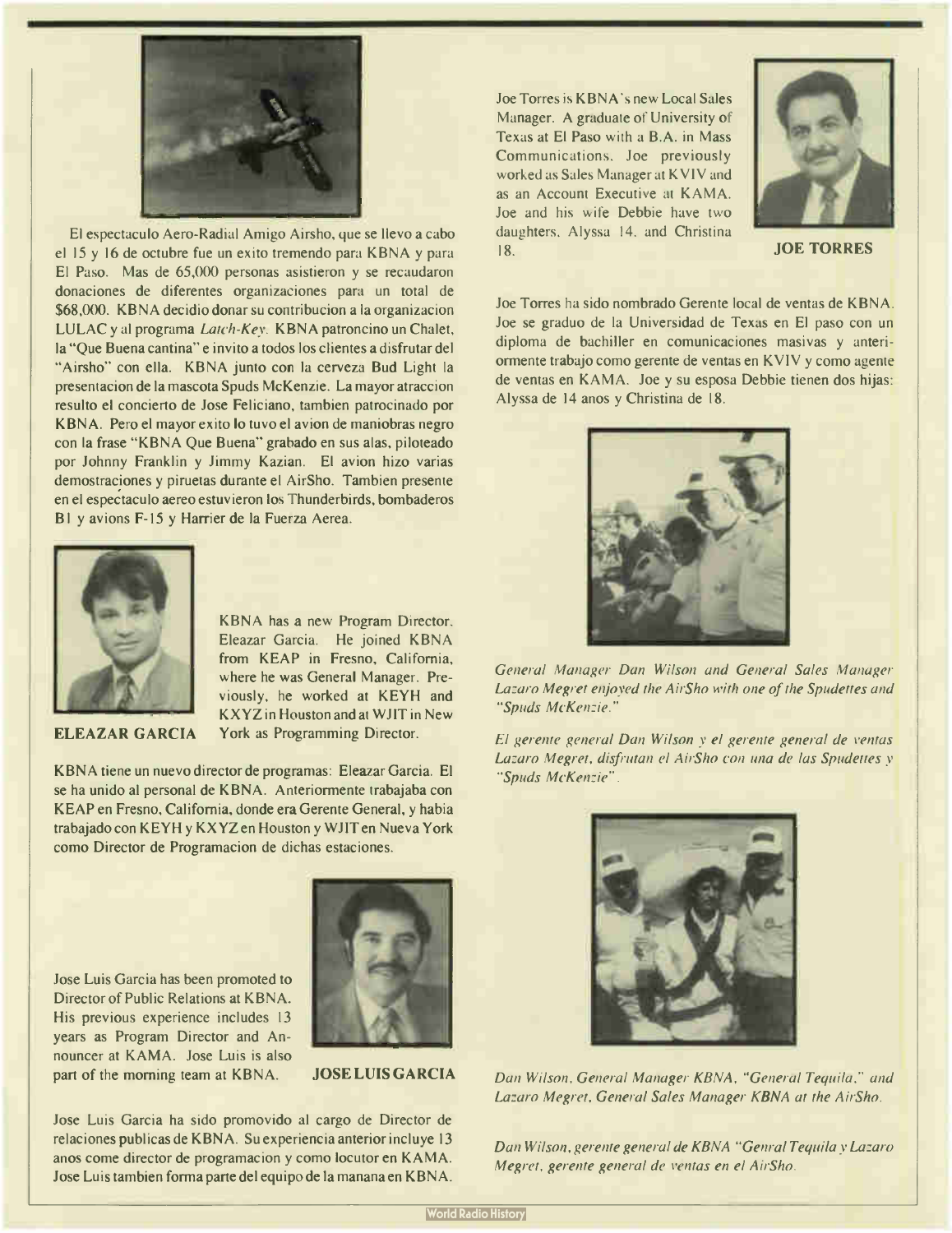

WOJO sponsored three major concerts during the first two weeks of October. On October 1, Raphael, the internationally famous singer, performed at the packed Arie Crown Theatre for three hours. The weekend of October 8 opened with a performance given by Celia Cruz/Tito Puente at the Holiday Star Theatre and ended with the unique blend of Vincente Fernandez and Rocio Durcal delighting the audience with their performance at the Pavillion Theatre.

"WOJO Night at the Circus" was held October 23 at the Ringling Brothers Barnum and Bailey Show. Announcer Carlos Rojas was Ringmaster for the bilingual performance of the circus. WOJO also gave away tickets to the listening audience inviting them to enjoy the "greatest show on Earth."

Getting into the ghoulish spirit, WOJO hosted its 2nd Annual Halloween photo session at the Boys and Girls Club. Pinata, apple bobbing, and costume contests entertained the children, and 300 children received Polaroid snapshots of themselves.

Continuing with the traditional 105 Turkey Giveaway, Carniceria Jimenez donated 105 turkeys to be given to WOJO's listeners two weeks before Thanksgiving. The turkeys were awarded to contestants during the Monday night show, Trivialidades.

December began with a food drive at lzguerra Furniture. WOJO announcer Carlos Rojas broadcast live from the furniture store requesting food donations which were given to El Valor, an organization that helps handicapped children and their families.

Once again, WOJO visited various retailers and offered to take Polaroid pictures of the children with Santa Claus. Hundreds of children gathered and tried to guess which WOJO announcer was disguised as Santa.

WOJO hosted a Posada contest to help celebrate the Christmas holidays. Listeners were asked to write in, and the station was flooded with letters and postcards. Only nine lucky winners were selected, and each of these families were treated to a Christmas dinner at local restaurants. WOJO broadcast live for two hours from each Posada, and the families were serenaded by the Mariachi Continental. Families received gifts from such sponsors as Pepsi Cola, Toys R Us, and C&H Sugar.

WOJO patrocino tres conciertos mayores, durante las primeras dos semanas de Octubre. El primero de Octubre, Raphael, el famoso cantante internacional, canto por tres horas, en el teatro ARIE CROWN con un lleno total. El fin de semana del 8 de Octubre comenzo con un concierto de Celia Cruz y Tito Puente en el teatro HOLIDAY STAR y termino con la combinacion especial de Vicente Fernandez y Rocio Durcal en el teatro PAVILLION.

"La noche de WOJO en el circo" tuvo lugar el 23 de Octubre en el espectaculo de Ringling, Barnum and Bailey. El locutor Carlos Rojas fue el director de la pista, para la funcion bilingue del circo. WOJO dio tambien boletos a la audiencia invitandola a presenciar "el mayor espectaculo en el mundo".

Poniendose a tono con la temporada WOJO patrocino su segunda sesion anual de fotos para el club de ninos y ninas. Hubo pinatas, concursos de atrapar manzanas con la boca, y concursos de disfraces, para el entretenimiento de los ninos. 300 ninos recibieron sus propias fotos Polaroid.

Continuando con la tradicional donacion de guajolotes, la Carniceria Jimenez dono <sup>105</sup> guajolotes a los oyentes de WOJO durante las dos semanas anteriores al dia de dar gracias. Se otorgaron los guajolotes a los concursantes del programa nocturno de los lunes, "Trivialidades".

El mes de dicienbre comenzo con una campana para recaudar comida en la muebleria Izguerra. El locutor de WOJO, Carlos Rojas, transmitio en vivo desde la muebleria y pidio donaciones de alimentos los que luego se dieron a EL VALOR, una organizacion que ayuda a ninos fisicamente incapacitados y sus familias. De nuevo WOJO visito varios establecimientos al detalle y ofrecio tomar fotos Polaroid de los ninos con Santa Claus. Cientos de ninos se reunieron y trataron de adivinar cual de los locutores de WOJO estaba disfrazado de Santa.

WOJO patrocino un concurso de posadas, para unirse a la celebracion de las navidades. Se le pidio a los oyentes que escribieran a la estacion y se lleno con una avalancha de cartas y tarjetas postales. Solamente se selecciono a 9 dichosos ganadores, y cada una de estas familias se les dio una cena de navidad en un reataurante local. WOJO transmitio en vivo por dos horas desde cada posada y a las familias se les dio una serenata por el Mariachi Continental. Las familias recibieron regalos de patrocinadores como Pepsi Cola, Toys-R-US y C&H Sugar.





Miguel Franco has joined KCOR as Program Director. Miguel transferred from WIND where he was also Program Director. He is the only TMS employee that has worked at three "Tremendas," having previously worked at KLAT. "It is with great pride that I continue my programming efforts with the Tichenor Group," stated Miguel Franco. "Working at a station with such na-

MIGUEL FRANCO

tional prestige as KCOR represents a great step in my career...I will continue to work harder than ever. I do miss Chicago...starting a station like WIND in Spanish with Chuck Brooks and Juan Montenegro is something I will never forget. However, I am sincerely happy about my transfer viewing it more as a promotion than a simple change of location." His previous experience includes various programming positions at KEYH and KXEW of Tucson, KAZA and KNTA of San Jose, and KWAC of Bakersfield, California.